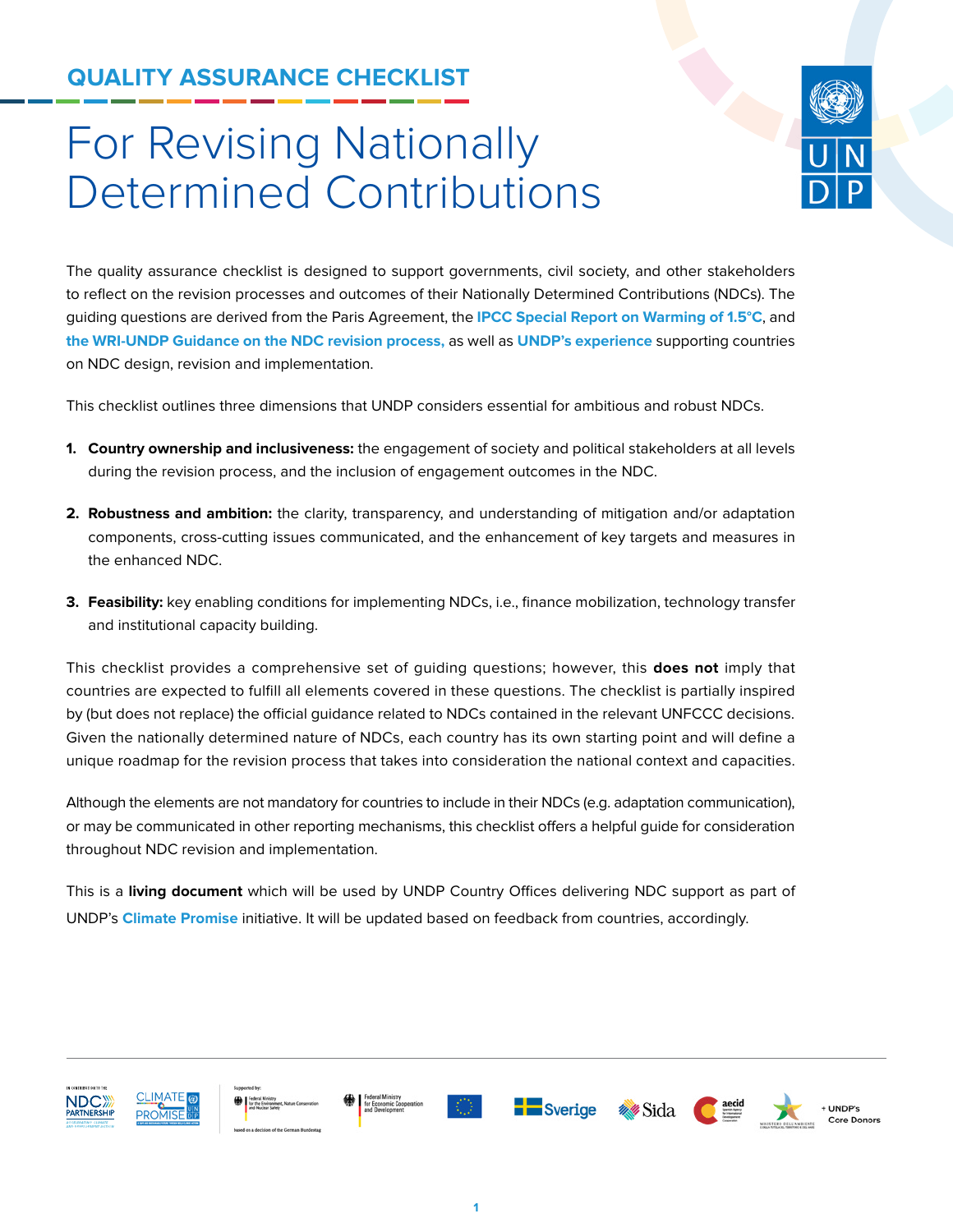# **DIMENSION ONE:** COUNTRY OWNERSHIP AND INCLUSIVENESS

This section focuses on efforts to strengthen country ownership through an inclusive engagement process, taking a whole-of-government approach, and engaging across society in the design and implementation of the enhanced NDC. Key considerations include:

|                                                                                                                                                                                                                                                                                                                              | Yes | Partially | No |
|------------------------------------------------------------------------------------------------------------------------------------------------------------------------------------------------------------------------------------------------------------------------------------------------------------------------------|-----|-----------|----|
| 1. Have the key ministries, departments and agencies of<br>government played an active role in revising the NDC?                                                                                                                                                                                                             |     |           |    |
| 2. Have different government institutions from relevant sectors,<br>at both the national and sub-national levels, been engaged and<br>consulted on the NDC revision?                                                                                                                                                         |     |           |    |
| 3. Have private sector, civil society organizations, academia,<br>vulnerable and marginalized groups, and other relevant<br>stakeholders, been meaningfully engaged and consulted on<br>the NDC revision? Has this engagement taken place at both the<br>national and sub-national levels?                                   |     |           |    |
| 4. Does the NDC include targets, measures and policies that are<br>gender-responsive (e.g. gender indicators, mitigation/adaptation<br>gender actions, sectoral measures/targets <sup>1</sup> )?                                                                                                                             |     |           |    |
| 5. Does the NDC include targets, measures and policies that are<br>children and/or youth-sensitive, and that address youth-specific<br>needs and roles?                                                                                                                                                                      |     |           |    |
| 6. Does the NDC identify steps for an inclusive, just transition of<br>the workforce?                                                                                                                                                                                                                                        |     |           |    |
| 7. Does the NDC include targets, measures and policies related<br>to vulnerable groups, i.e. those highly impacted by climate and<br>natural hazards, elderly, and indigenous people, etc.? (e.g. co-<br>benefits of adaptation and mitigation measures in the health sector<br>that address the needs of vulnerable groups) |     |           |    |
| 8. Does the NDC include targeted awareness-raising, advocacy and<br>education related activities?                                                                                                                                                                                                                            |     |           |    |

<sup>1</sup> These considerations can be based on the development of a gender analysis. **[Gender Analysis and NDCs: Short Guidance for](https://www.ndcs.undp.org/content/ndc-support-programme/en/home/impact-and-learning/library/gender-analysis-and-ndcs--short-guidance-for-government-stakehol.html)  [Government Stakeholders](https://www.ndcs.undp.org/content/ndc-support-programme/en/home/impact-and-learning/library/gender-analysis-and-ndcs--short-guidance-for-government-stakehol.html)** See more thematic toolkits/resources available at **[Climate Promise Resource Portal](https://undp.sharepoint.com/sites/ClimatePromise)**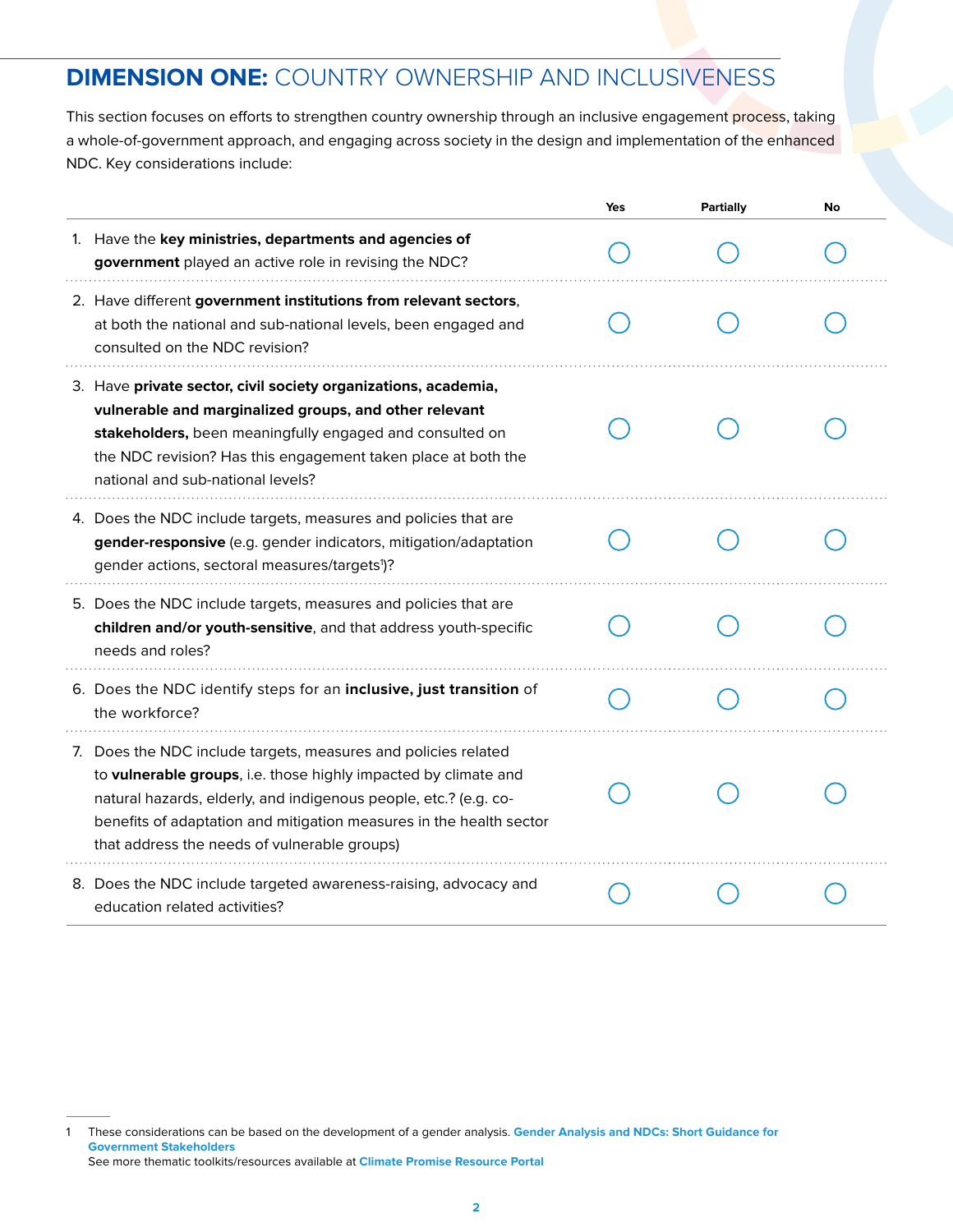# **DIMENSION TWO:** ROBUSTNESS AND AMBITION

This section examines **whether the enhanced NDC is robust.** "Robustness" of NDCs is evaluated based on the clarity and transparency of information communicated. Countries are strongly encouraged to refer to the quidance for the "information for clarity, transparency, and understanding", in accordance with the UNFCCC COP<sup>2</sup> decision and further decisions of the CMA $^{3,4}$ , and the section on Communicating an Enhanced NDC Transparently in Accordance with the Paris Rulebook in the WRI-UNDP Guidance<sup>5</sup>.

This section also assists countries in communicating specific targets and measures in their enhanced NDC and indicating how they compare to the previous NDC – **addressing enhanced mitigation ambition and an enhanced adaptation component**, where applicable. At the individual country level, the understanding and narrative of ambition take different forms depending on the circumstances of each country. In this checklist, "enhanced mitigation ambition" is defined as: the enhanced NDC, if fully implemented, results in lower cumulative emissions than the fully implemented initial  $NDC<sup>6</sup>$ . While countries are encouraged to report on adaptation under the Paris Agreement, the inclusion of adaptation in the NDCs is voluntary, rendering a wide range of options for enhancement and the absence of a single criterion to evaluate the enhancement of adaptation components. This checklist proposes guiding questions that refer to the progression achieved in terms of updated and/or added information on key elements identified by UNFCCC Decision 9/CMA 1 and elaborated in the section of Designing An Enhanced Adaptation Component of an NDC in the WRI-UNDP Guidance7 . Key considerations include:

### **2.1 MITIGATION**

#### **2.1.1 Robustness**

|                                                                                                                                                                                          | Yes | Partially | No |
|------------------------------------------------------------------------------------------------------------------------------------------------------------------------------------------|-----|-----------|----|
| Does the NDC include <b>information elements</b> identified in <b>Decision</b><br>4/CMA.1 and its annex on clarity, transparency and understanding?<br>(reference point, baseline, etc.) |     |           |    |
| 2. Has quality assurance and quality control of data, methodologies,<br>and other relevant information when revising the NDC (e.g.<br>technical review) been carried out?                |     |           |    |
| 3. Does the NDC align measures and priorities with long-term<br>mitigation strategies?                                                                                                   |     |           |    |

<sup>2</sup> COP: Conference of the Parties

<sup>3</sup> CMA: Conference of the Parties serving as the meeting of the Parties to the Paris Agreement. See Article 4 of the Paris Agreement, decision 4/CMA.1 on NDC guidance and decision 18/CMA.1 on tracking progress.

<sup>4</sup> Under the enhanced transparency framework (ETF) established in Paris countries will track progress towards the implementation and achievement of their NDC, replacing the existing measurement, reporting and verification (MRV) system. Therefore, the guiding questions might also be helpful for countries when updating their NDCs, considering how they will report on progress under the ETF.

<sup>5</sup> Taryn Fransen et al., Enhancing NDCs: A Guidance to Strengthening National Climate Plans by 2020 (Washington, DC: World Resource Institute, 2019), 57-63.

<sup>6</sup> Taryn Fransen et al., Enhancing NDCs by 2020: Achieving the Goals of the Paris Agreement (Washington, DC: World Resources Institute, 2017). doi:10.1163/9789004322714\_cclc\_2017-0020-024

<sup>7</sup> Ibid., 45-56.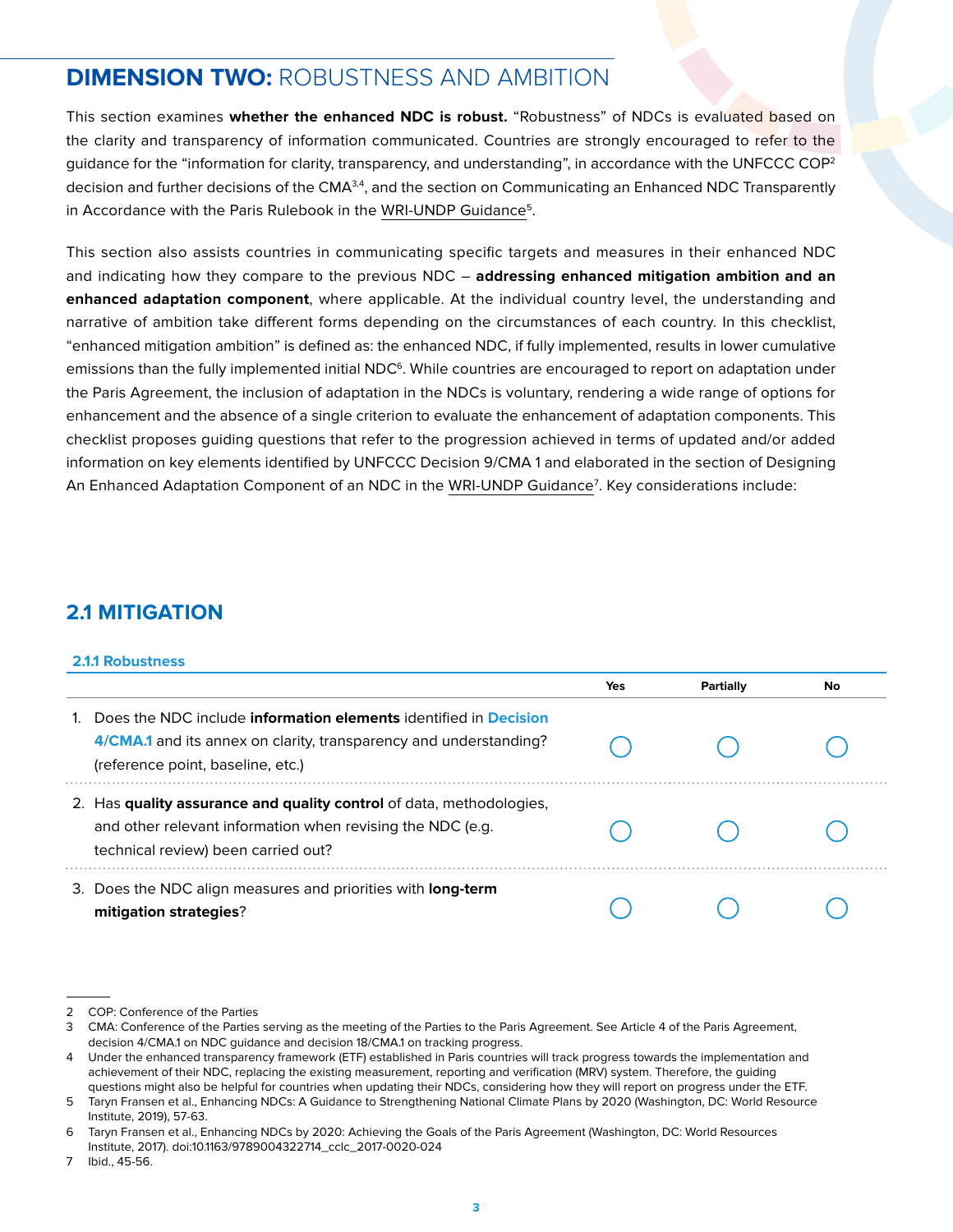|                                                                                                                                                                                                                                                        | Yes | Partially | No. |
|--------------------------------------------------------------------------------------------------------------------------------------------------------------------------------------------------------------------------------------------------------|-----|-----------|-----|
| 4. Is the NDC based on updated or new information on relevant<br>sectoral trends? Does the NDC identify relevant sectoral or<br>development priorities, strategies, policies, or plans?                                                                |     |           |     |
| 5. Has the NDC revision process considered how to <b>track progress</b><br>made in implementing and achieving its NDC (e.g. identify the<br>indicators that it selected to track progress, data availability,<br>national institutional arrangements)? |     |           |     |

#### **2.1.2 Ambition**

|                                                                                                                                      | Yes | Partially | No |
|--------------------------------------------------------------------------------------------------------------------------------------|-----|-----------|----|
| Does the NDC strengthen and/or add a GHG target that results in<br>less cumulative GHG emissions compared to the previous NDC?       |     |           |    |
| 2. Has the NDC increased the scope of the <b>unconditional component</b><br>of its mitigation targets, compared to its previous NDC? |     |           |    |
| 3. Does the NDC strengthen or add <b>sectoral non-GHG target(s)</b> (e.g.,<br>50% renewable energy to 80%)                           |     |           |    |
| 4. Does the NDC include information on strengthened or new<br><b>policies/actions</b> for mitigation, compared to the previous NDC?  |     |           |    |
| 5. Does the NDC increase the geographical coverage since the<br>previous NDC and/or cover the entire geography of the country?       |     |           |    |
| 6. Does the NDC increase the <b>sectoral coverage</b> since the previous<br>NDC and/or cover all sectors (as defined by the IPCC)?   |     |           |    |
| Does the NDC increase GHG coverage since its previous NDC and/<br>7.<br>or cover all gases (as defined by the IPCC)?                 |     |           |    |

## **2.2 ADAPTATION**

#### **2.2.1 Robustness**

|                                                                                                                                                      | Yes | Partially | No |
|------------------------------------------------------------------------------------------------------------------------------------------------------|-----|-----------|----|
| Does the NDC include information elements identified in <b>Decision 9/</b><br><b>CMA.1</b> and its annex on elements of an adaptation communication? |     |           |    |
| 2. Does the NDC include clear <b>adaptation objectives</b> in line with the<br>Paris Agreement adaptation objectives <sup>8</sup> ?                  |     |           |    |

<sup>8</sup> Paris Agreement. Article 7. p.11 "1. Parties hereby establish the global goal on adaptation of enhancing adaptive capacity, strengthening resilience and reducing vulnerability to climate change, with a view to contributing to sustainable development and ensuring an adequate adaptation response in the context of the temperature goal referred to in Article 2."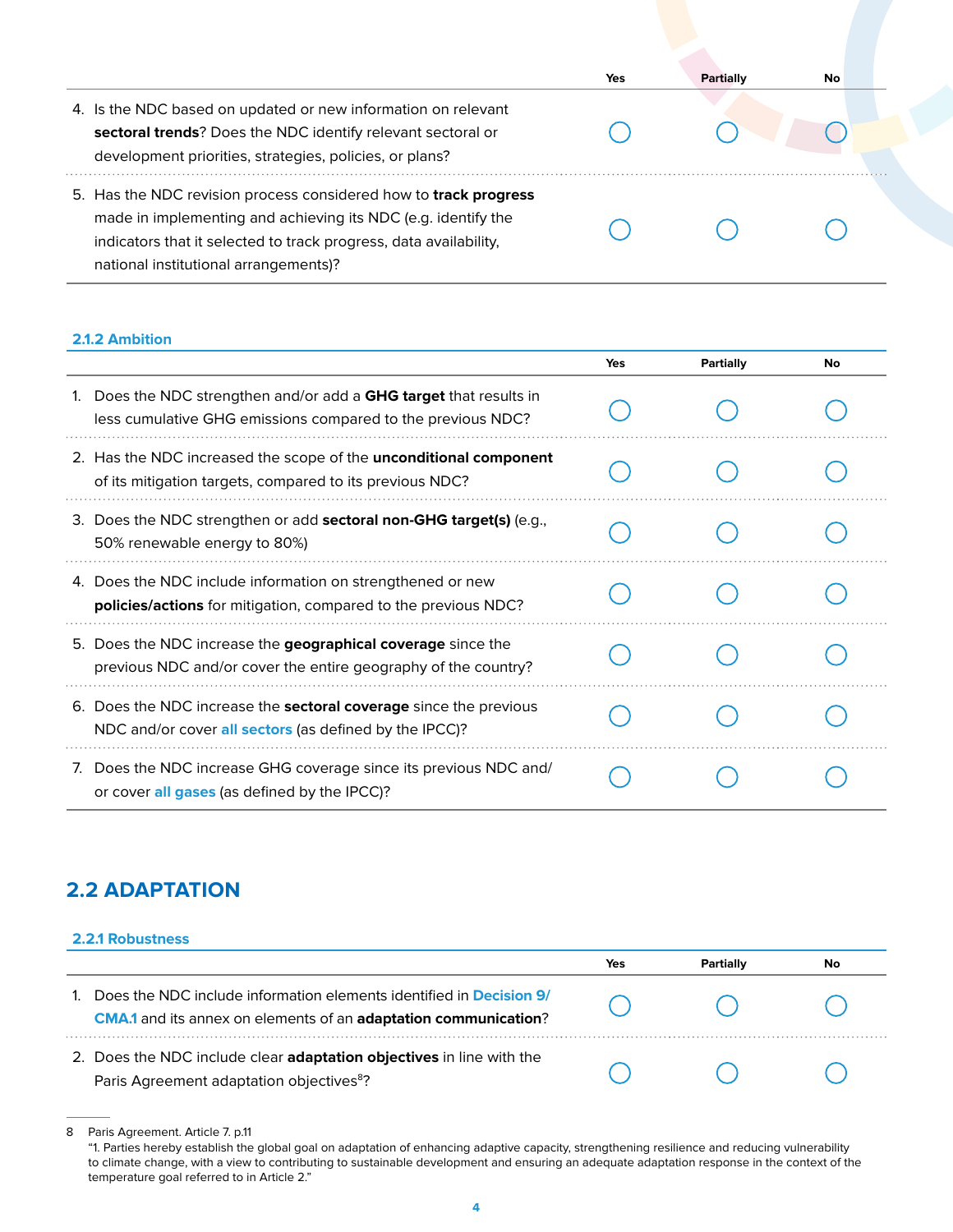|                                                                                                                                                                                                    | Yes | Partially | No. |
|----------------------------------------------------------------------------------------------------------------------------------------------------------------------------------------------------|-----|-----------|-----|
| 3. Has quality assurance and quality control of data, methodologies,<br>and other relevant information been carried out when revising the<br>adaptation components of NDC (e.g. technical review)? |     |           |     |
| 4. Does the NDC include quantitative or qualitative targets on<br>adaptation and provisions for a monitoring and evaluation system<br>for adaptation <sup>9</sup> ?                                |     |           |     |

#### **2.2.2 Enhancement**

|                                                                                                                                                                                                                            | Yes | <b>Partially</b> | No |
|----------------------------------------------------------------------------------------------------------------------------------------------------------------------------------------------------------------------------|-----|------------------|----|
| Does the NDC reflect progress on adaptation planning and the<br>linkages between the NDC and the NAP or other adaptation<br>planning process or instrument?                                                                |     |                  |    |
| 2. Does the NDC include updated or new information on climate<br>change impacts, risks, or vulnerabilities (e.g., climate and disaster<br>risk and vulnerability assessments)?                                             |     |                  |    |
| 3. Does the NDC include updated or new information on adaptation<br>actions and/or economic diversification plans, including<br>those resulting in mitigation co-benefits (e.g., sectoral/thematic<br>adaptation actions)? |     |                  |    |
| 4. Has the NDC increased the geographical coverage of adaptation<br>activities since the previous NDC?                                                                                                                     |     |                  |    |
| 5. Has the NDC increased the sectoral coverage of adaptation<br>activities since the previous NDC?                                                                                                                         |     |                  |    |
| 6. Does the NDC include adaptation actions in new sectors that are<br>consistent with national and sectoral development priorities?                                                                                        |     |                  |    |

# **2.3 CROSS-CUTTING ISSUES**

|                                                                                                                                                    | Yes | Partially | No |
|----------------------------------------------------------------------------------------------------------------------------------------------------|-----|-----------|----|
| Does the NDC align with national, sectoral, and/or sub-national<br>development strategies/plans, including the SDG implementation<br>plan/roadmap? |     |           |    |
| 2. Have the socio-economic impacts of NDC targets and measures<br>been considered?                                                                 |     |           |    |

<sup>9</sup> Note that the Enhanced Transparency Framework agreed in Katowice includes guidance for reporting on adaptation (Chapter IV) and support needed and received (Chapter VI)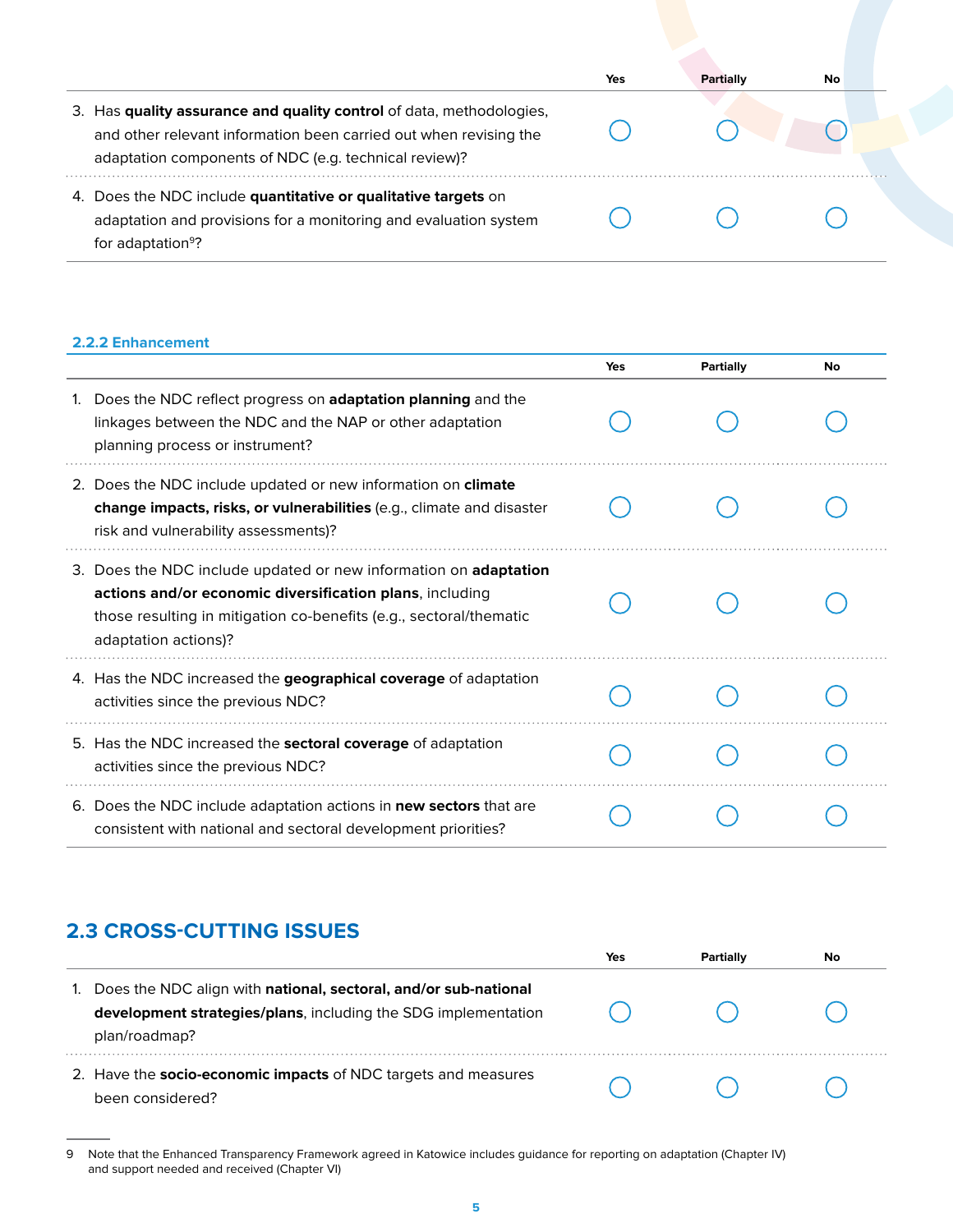|                                                                                                                                                                                                                                                                                | Yes | Partially | No |
|--------------------------------------------------------------------------------------------------------------------------------------------------------------------------------------------------------------------------------------------------------------------------------|-----|-----------|----|
| 3. Has the NDC revision process considered the improvement of an<br>MRV system for financial support?                                                                                                                                                                          |     |           |    |
| 4. Has the NDC revision process considered the improvement of an<br>MRV system related to SDGs and other cross-cutting issues?<br>(e.g. indicators, parameters, baseline, and project targets highlight<br>impacts on vulnerable groups such as, youth, women, children, etc.) |     |           |    |

# **DIMENSION THREE:** FEASIBILITY

This section aims to provide guidance to determine whether the NDC revision process has undertaken assessments of costs benefits, financing options, and investment opportunities of NDC actions -- for both international and domestic funding from both public and private sources. This section also assists in assessing the institutional, human and technological capacity of Governments required for successful NDC implementation.

## **3.1 FINANCE, COSTS, AND INVESTMENT**

|                                                                                                                                                                                                                                | Yes | Partially | No |
|--------------------------------------------------------------------------------------------------------------------------------------------------------------------------------------------------------------------------------|-----|-----------|----|
| Does the NDC include information on the <b>costs and benefits</b> of<br>achieving GHG targets, non-GHG targets (such as cross cutting<br>actions, gender, awareness raising, etc), and adaptation policies<br>or actions?      |     |           |    |
| 2. Does the NDC include information on the <b>costs of climate inaction</b> ?                                                                                                                                                  |     |           |    |
| 3. Does the NDC include information on the financing strategy for<br>achieving targets or implementing specific policies or actions<br>(e.g., mainstreaming climate into national, sectoral, and/or sub-<br>national budgets)? |     |           |    |
| 4. Does the NDC include information on NDC-related <b>financial</b><br><b>mechanisms</b> established or being developed (e.g., national climate<br>funds, green bonds)?                                                        |     |           |    |
| 5. Does the NDC indicate detailed international grant and/or<br>loan support?                                                                                                                                                  |     |           |    |
| 6. Does the NDC indicate public funding sources for reaching<br>identified targets and goals?                                                                                                                                  |     |           |    |